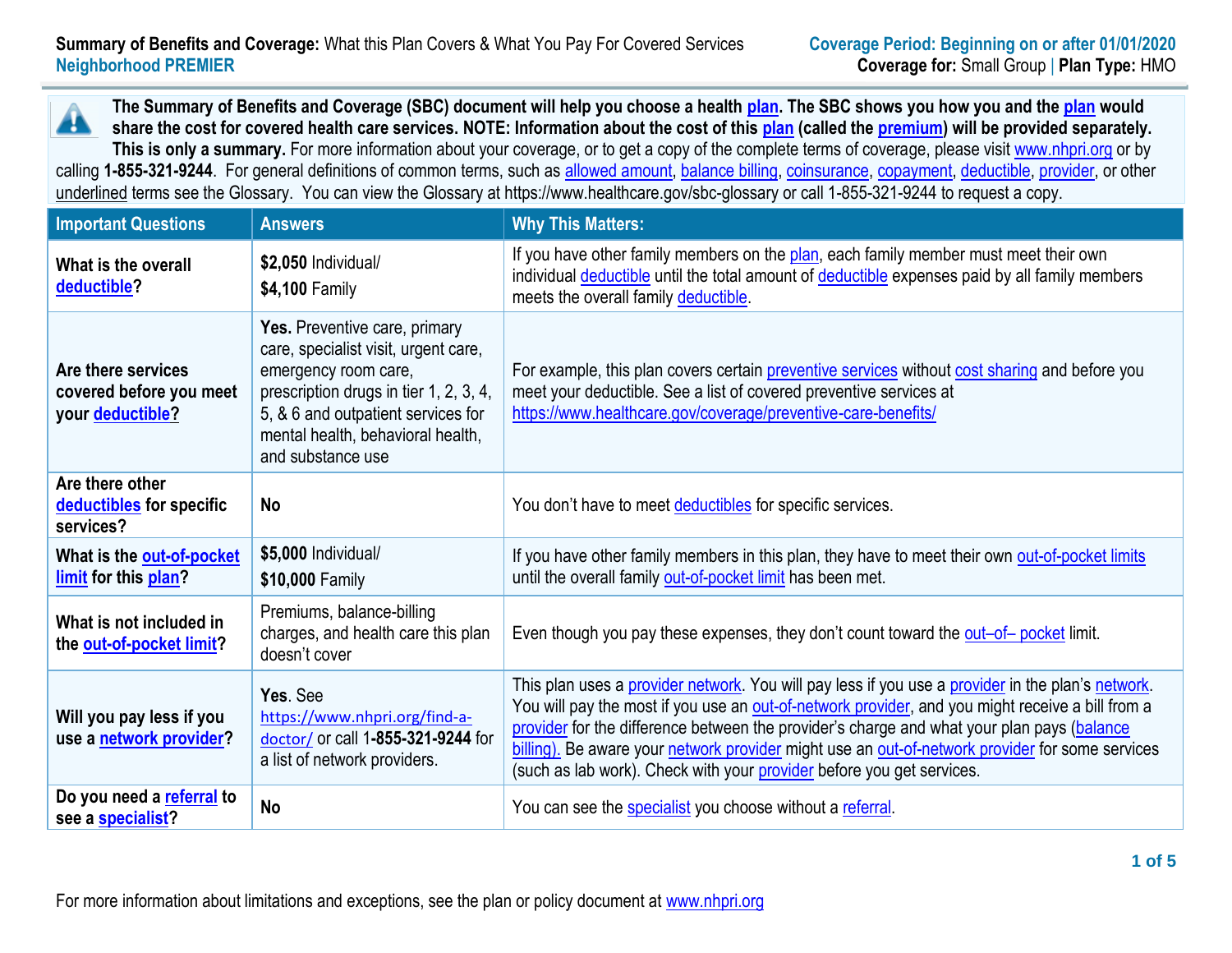

All **[copayment](https://www.healthcare.gov/sbc-glossary/#copayment)** and **[coinsurance](https://www.healthcare.gov/sbc-glossary/#coinsurance)** costs shown in this chart are after your **[deductible](https://www.healthcare.gov/sbc-glossary/#deductible)** has been met, if a **[deductible](https://www.healthcare.gov/sbc-glossary/#deductible)** applies.

| <b>Common</b>                                                | <b>Services You May Need</b>                        |                                                     | <b>What You Will Pay</b>                                  | <b>Limitations, Exceptions, &amp; Other</b><br><b>Important Information</b>                                                                                        |  |
|--------------------------------------------------------------|-----------------------------------------------------|-----------------------------------------------------|-----------------------------------------------------------|--------------------------------------------------------------------------------------------------------------------------------------------------------------------|--|
| <b>Medical Event</b>                                         |                                                     | <b>Network Provider</b><br>(You will pay the least) | <b>Out-of-Network Provider</b><br>(You will pay the most) |                                                                                                                                                                    |  |
|                                                              | Primary care visit to treat an<br>injury or illness | \$15 copay/office visit                             | Not Covered                                               | None                                                                                                                                                               |  |
| If you visit a health<br>care provider's office<br>or clinic | <b>Specialist visit</b>                             | \$50 copay/visit                                    | <b>Not Covered</b>                                        | Preauthorization may be required.<br>Acupuncture and chiropractic care is<br>limited to 12 visits a year.                                                          |  |
|                                                              | Preventive care/screening/<br>Immunization          | No Charge                                           | <b>Not Covered</b>                                        | You may have to pay for services that<br>aren't preventive. Ask your provider if<br>the services needed are preventive.<br>Then check what your plan will pay for. |  |
| If you have a test                                           | Diagnostic test (x-ray, blood<br>work)              | 0% coinsurance                                      | <b>Not Covered</b>                                        | No charge for preventive laboratory tests<br>associated with preventive visit                                                                                      |  |
|                                                              | Imaging (CT/PET scans, MRIs)                        | 0% coinsurance                                      | <b>Not Covered</b>                                        | Preauthorization may be required                                                                                                                                   |  |
|                                                              | Low Cost Maintenance<br>Generics                    | \$5 copay/prescription                              | Not Covered                                               | For up to a 30-day supply                                                                                                                                          |  |
| If you need drugs to<br>treat your illness or                | Other Generics +                                    | \$10 copay/prescription                             | <b>Not Covered</b>                                        | For up to a 30-day supply                                                                                                                                          |  |
| condition<br>More information about                          | <b>Preferred Brands Maintenance</b>                 | \$35 copay/prescription                             | <b>Not Covered</b>                                        | For up to a 30-day supply                                                                                                                                          |  |
| prescription drug<br>coverage is available at                | <b>Brands</b>                                       | \$50 copay/prescription                             | <b>Not Covered</b>                                        | For up to a 30-day supply                                                                                                                                          |  |
| www.nhpri.org                                                | <b>High Cost and Specialty</b>                      | \$180 copay/prescription                            | <b>Not Covered</b>                                        | For up to a 30-day supply                                                                                                                                          |  |
|                                                              | <b>Covered Non Preferred</b>                        | \$180 copay/prescription                            | <b>Not Covered</b>                                        | For up to a 30-day supply                                                                                                                                          |  |
| If you have outpatient                                       | Facility fee (e.g., ambulatory<br>surgery center)   | 0% coinsurance                                      | Not Covered                                               | Preauthorization may be required                                                                                                                                   |  |
| surgery                                                      | Physician/surgeon fees                              | 0% coinsurance                                      | Not Covered                                               | Preauthorization may be required                                                                                                                                   |  |
| If you need immediate                                        | <b>Emergency room care</b>                          | \$250 copay/visit                                   | \$250 copay/visit                                         | None                                                                                                                                                               |  |
| medical attention                                            | <b>Emergency medical</b><br>transportation          | 0% coinsurance; \$50 max<br>per trip                | 0% coinsurance \$50 max per<br>trip                       | None                                                                                                                                                               |  |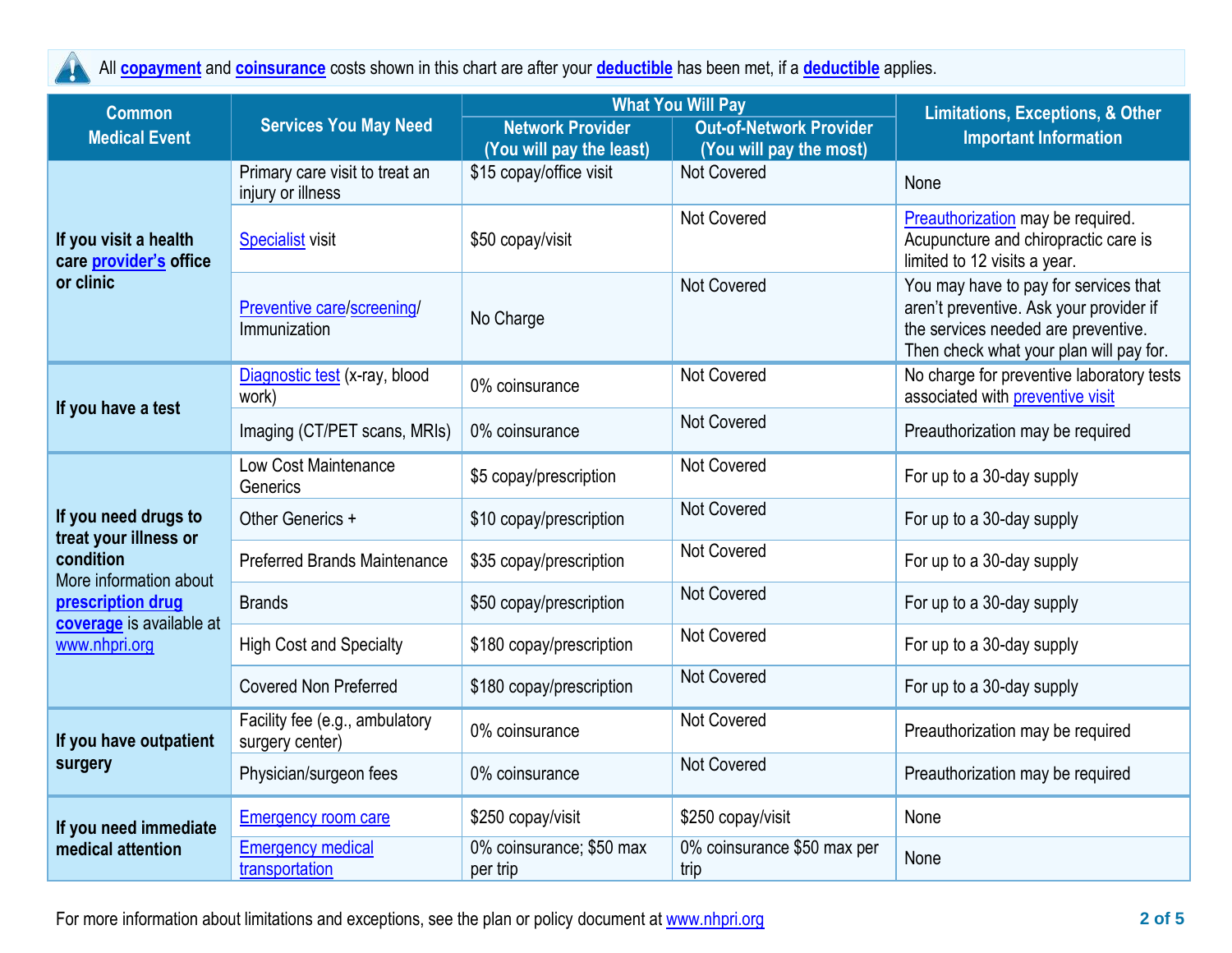| <b>Common</b>                             | <b>Services You May Need</b>                 |                                                     | <b>What You Will Pay</b>                                  | <b>Limitations, Exceptions, &amp; Other</b><br><b>Important Information</b>        |  |
|-------------------------------------------|----------------------------------------------|-----------------------------------------------------|-----------------------------------------------------------|------------------------------------------------------------------------------------|--|
| <b>Medical Event</b>                      |                                              | <b>Network Provider</b><br>(You will pay the least) | <b>Out-of-Network Provider</b><br>(You will pay the most) |                                                                                    |  |
|                                           | <b>Urgent care</b>                           | \$50 copay/visit                                    | \$50 copay/visit                                          | None                                                                               |  |
| If you have a hospital                    | Facility fee (e.g., hospital room)           | 0% coinsurance                                      | Not Covered                                               | Preauthorization may be required                                                   |  |
| stay                                      | Physician/surgeon fees                       | 0% coinsurance                                      | Not Covered                                               | Preauthorization may be required                                                   |  |
| If you need mental<br>health, behavioral  | <b>Outpatient services</b>                   | \$15 copay/office visit                             | <b>Not Covered</b>                                        | Preauthorization may be required                                                   |  |
| health, or substance<br>abuse services    | Inpatient services                           | 0% coinsurance                                      | Not Covered                                               | Preauthorization may be required                                                   |  |
|                                           | Office visits                                | \$50 copay/visit                                    | <b>Not Covered</b>                                        | Cost sharing does not apply for<br>preventative services                           |  |
| If you are pregnant                       | Childbirth/delivery professional<br>services | 0% coinsurance                                      | <b>Not Covered</b>                                        | None                                                                               |  |
|                                           | Childbirth/delivery facility<br>services     | 0% coinsurance                                      | <b>Not Covered</b>                                        | None                                                                               |  |
|                                           | Home health care                             | 0% coinsurance                                      | <b>Not Covered</b>                                        | Preauthorization may be required                                                   |  |
|                                           | <b>Rehabilitation services</b>               | \$50 copay/visit                                    | <b>Not Covered</b>                                        | Preauthorization may be required                                                   |  |
| If you need help<br>recovering or have    | <b>Habilitation services</b>                 | \$50 copay/visit                                    | <b>Not Covered</b>                                        | Preauthorization may be required                                                   |  |
| other special health<br>needs             | <b>Skilled nursing care</b>                  | 0% coinsurance                                      | Not Covered                                               | Preauthorization may be required                                                   |  |
|                                           | Durable medical equipment                    | 0% coinsurance                                      | <b>Not Covered</b>                                        | Preauthorization may be required                                                   |  |
|                                           | <b>Hospice services</b>                      | 0% coinsurance                                      | <b>Not Covered</b>                                        | Preauthorization may be required                                                   |  |
|                                           | Children's eye exam                          | \$50 copay/visit                                    | Not Covered                                               | Limit of once per year                                                             |  |
| If your child needs<br>dental or eye care | Children's glasses                           | 0% coinsurance                                      | <b>Not Covered</b>                                        | Limit of one pair of frames and lenses,<br>or one pair of contact lenses, per year |  |
|                                           | Children's dental check-up                   | <b>Not Covered</b>                                  | <b>Not Covered</b>                                        | None                                                                               |  |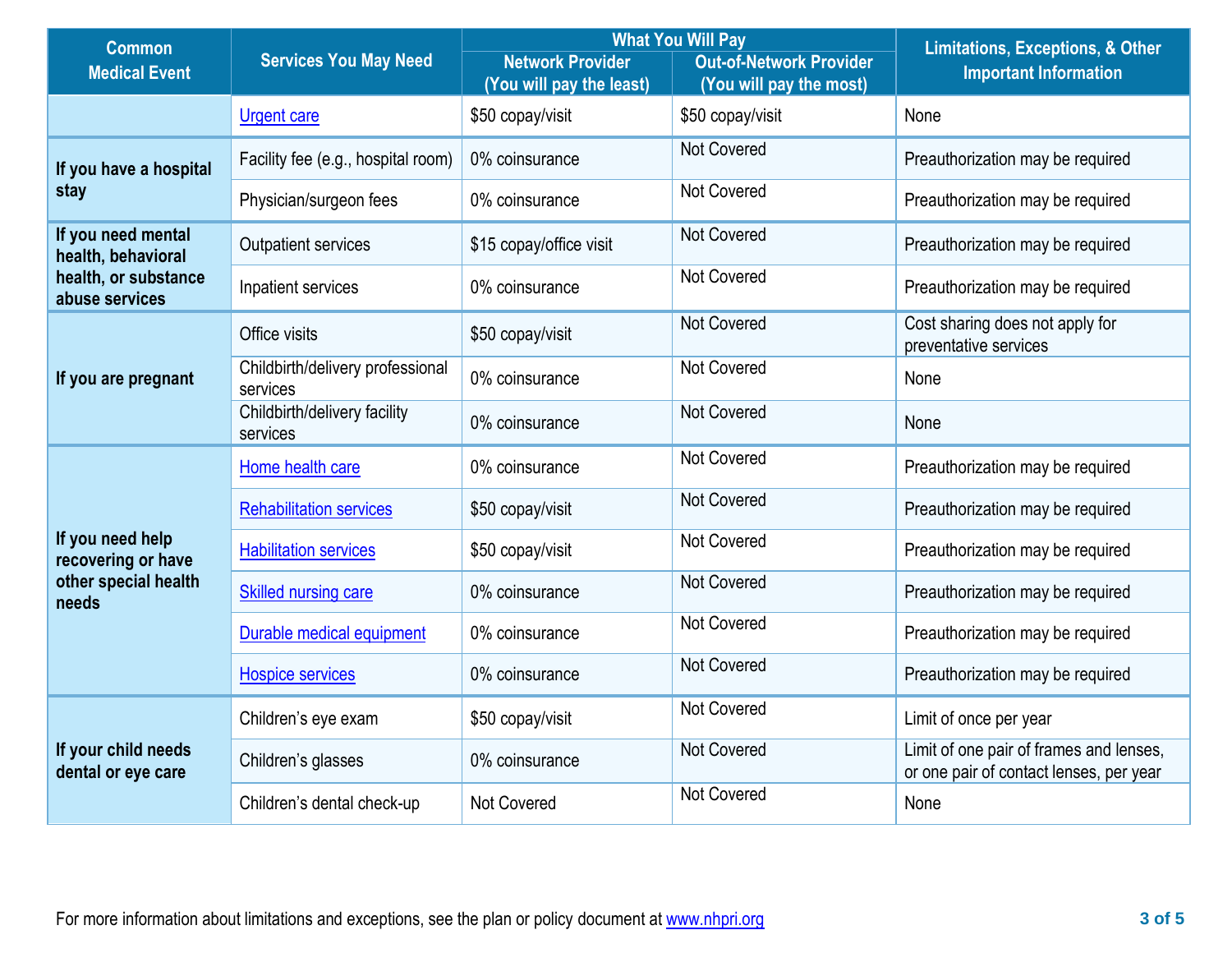| Services Your Plan Generally Does NOT Cover (Check your policy or plan document for more information and a list of any other excluded services.) |                                                                            |                                           |  |  |  |
|--------------------------------------------------------------------------------------------------------------------------------------------------|----------------------------------------------------------------------------|-------------------------------------------|--|--|--|
| Cosmetic surgery<br>Dental care (adult)                                                                                                          | Long-term care<br>Non-emergency care when traveling outside of<br>the U.S. | Routine foot care<br>Weight loss programs |  |  |  |

Your Rights to Continue Coverage: There are agencies that can help if you want to continue your coverage after it ends. The contact information for those agencies is**:** HealthsouceRI [www.healthsourceri.com](http://www.healthsourceri.com/) or you can call 1-855-840-4774.

| Other Covered Services (Limitations may apply to these services. This isn't a complete list. Please see your plan document.) |                   |  |                          |                                              |  |
|------------------------------------------------------------------------------------------------------------------------------|-------------------|--|--------------------------|----------------------------------------------|--|
|                                                                                                                              | Abortion          |  | Hearing aids             | Coverage provided outside the United States. |  |
|                                                                                                                              | Acupuncture       |  | Infertility treatment    | See www.nhpri.org                            |  |
|                                                                                                                              | Bariatric surgery |  | Private-duty nursing     |                                              |  |
|                                                                                                                              | Chiropractic care |  | Routine eye care (Adult) |                                              |  |

Your Grievance and Appeals Rights: There are agencies that can help if you have a complaint against your [plan](https://www.healthcare.gov/sbc-glossary) for a denial of a [claim.](https://www.healthcare.gov/sbc-glossary) This complaint is called a [grievance](https://www.healthcare.gov/sbc-glossary) or [appeal.](https://www.healthcare.gov/sbc-glossary) For more information about your rights, look at the explanation of benefits you will receive for that medical [claim.](https://www.healthcare.gov/sbc-glossary) Your [plan](https://www.healthcare.gov/sbc-glossary) documents also provide complete information to submit a [claim,](https://www.healthcare.gov/sbc-glossary) [appeal,](https://www.healthcare.gov/sbc-glossary) or a [grievance](https://www.healthcare.gov/sbc-glossary) for any reason to your [plan.](https://www.healthcare.gov/sbc-glossary) For more information about your rights, this notice, or assistance, contact your state insurance department at 1-855-747-3224 or by email at [HealthInsInquiry@ohic.ri.gov,](mailto:HealthInsInquiry@ohic.ri.gov) the U.S. Department of Labor, Employee Benefits Security Administration at 1-866-444-3272 or www.dol.gov/ebsa, or the U.S. Department of Health and Human Services at 1-877-267-2323 x61565 or www.cciio.cms.gov.

## **Does this plan provide Minimum Essential Coverage? Yes**

If you don't have [Minimum Essential Coverage](https://www.healthcare.gov/sbc-glossary) for a month, you'll have to make a payment when you file your tax return unless you qualify for an exemption from the requirement that you have health coverage for that month.

## **Does this plan meet the Minimum Value Standards? Yes**

If your [plan](https://www.healthcare.gov/sbc-glossary) doesn't meet the [Minimum Value Standards,](https://www.healthcare.gov/sbc-glossary) you may be eligible for a [premium tax credit](https://www.healthcare.gov/sbc-glossary) to help you pay for a plan through the [Marketplace.](https://www.healthcare.gov/sbc-glossary)

## **Language Access Services:**

Spanish (Español): Para obtener asistencia en Español, llame al **1-855-321-9244.**

Portuguese: ATENÇÃO: Se fala português, encontram-se disponíveis serviços linguísticos, grátis. Ligue para **1-855-321-9244.**

Tagalog (Tagalog): Kung kailangan ninyo ang tulong sa Tagalog tumawag sa **1-855-321-9244.**

Chinese (中文): 如果需要中文的帮助,请拨打这个号码 **1-855-321-9244.**

Navajo (Dine): Dinek'ehgo shika at'ohwol ninisingo, kwiijigo holne' **1-855-321-9244.**

––––––––––––––––––––––*To see examples of how this plan might cover costs for a sample medical situation, see the next section.–––––––––––*–––––––––––